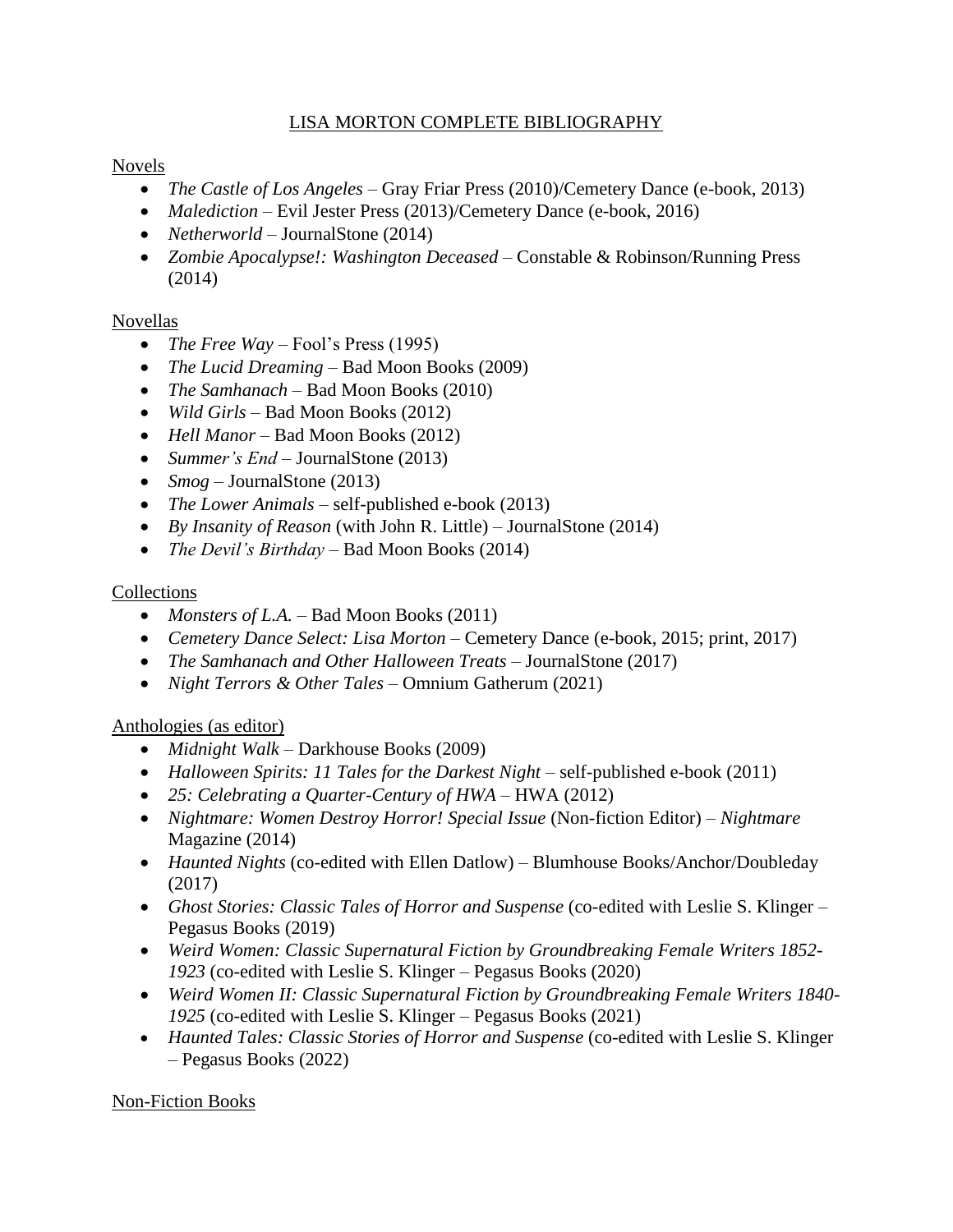- *The Cinema of Tsui Hark* McFarland & Co., Inc. (2001)
- *The Halloween Encyclopedia* McFarland & Co., Inc.  $(1<sup>st</sup>$  edition) and edition (2003/2011)
- *The Edgewise Guide to Filmmaking* self-published at lisamorton.com (2003)
- *A Hallowe'en Anthology: Literary and Historical Sources Through the Centuries* McFarland & Co., Inc. (2008)
- *Savage Detours: The Life and Work of Ann Savage* (with Kent Adamson) McFarland & Co., Inc. (2010)
- *Trick or Treat: A History of Halloween* Reaktion Books (2012)
- Ghosts: A Haunted History Reaktion Books (2015)
- *Adventures in the Scream Trade –* Western Legends (2016)
- *Calling the Spirits: A History of Seances* Reaktion Books (2020)

#### Graphic Novels

- *Witch Hunts: A Graphic History of the Burning Times* (with Rocky Wood and Greg Chapman) – McFarland & Co., Inc.  $(2012)$
- *The Shadow Collection* (contributor) Diaz Brothers (2015)

### Short Stories

- "Sane Reaction", *Dark Voices 6*, Pan Books (1994); reprinted in *Borderline* magazine #6 (French translation); reprinted and available in audio format at Wily Writers; reprinted in *Night-Mantled: The Best of Wily Writers Volume 1* (2011)
- "Poppi's Monster", *The Mammoth Book of Frankenstein*, Carroll & Graf (1994)
- "Love Eats", *Dark Terrors*, Gollancz (1995); reprinted in *Dead Lines* Webzine #1
- "Children of the Long Night", *The Mammoth Book of Dracula*, Carroll & Graf (1997)
- "Ghost Writer", *Horrors!: 365 Scary Stories* (1998)
- "The Proof in the Picture", *Horrors!: 365 Scary Stories* (1998)
- "The Fear of Eight Legs", *Horrors!: 365 Scary Stories* (1998)
- "Nikola, Moonstruck", *Horrors!: 365 Scary Stories*, Barnes & Noble (1998)
- "A New Force of Nature", *White of the Moon*, Pumpkin Books (1999); reprinted in *Possessed*, edited by Nate Kenyon
- "El Cazador", *After Shocks*, fREAk pRESs (2000); reprinted in *American Horror*, edited by Scott Nicholson
- "Pound Rots in Fragrant Harbour", *The Museum of Horrors*, Leisure/Dorchester (2001); reprinted in *Cemetery Dance Select: Lisa Morton*
- "The Call of Cthulhu: The Motion Picture", *Dead But Dreaming*, Dark Tales Publications (2002); reprinted by Miskatonic River Press)
- "Blind-Stamped", *Shelf Life: Fantastic Stories Celebrating Bookstores*, Dream Haven (2002); reprinted in *Dust and Shadow*, edited by Kealan Patrick Burke
- "The Death of Splatter", *Dark Terrors 6,* Gollancz (2002); reprinted in *Left Hanging*, edited by Maria Alexander
- "Growing Man", *Framed: A Gallery of Dark Delicacies*, Dark Delicacies (2003)
- "Home Intrusion", *Hell Hath No Fury*, CyberPulp (2004)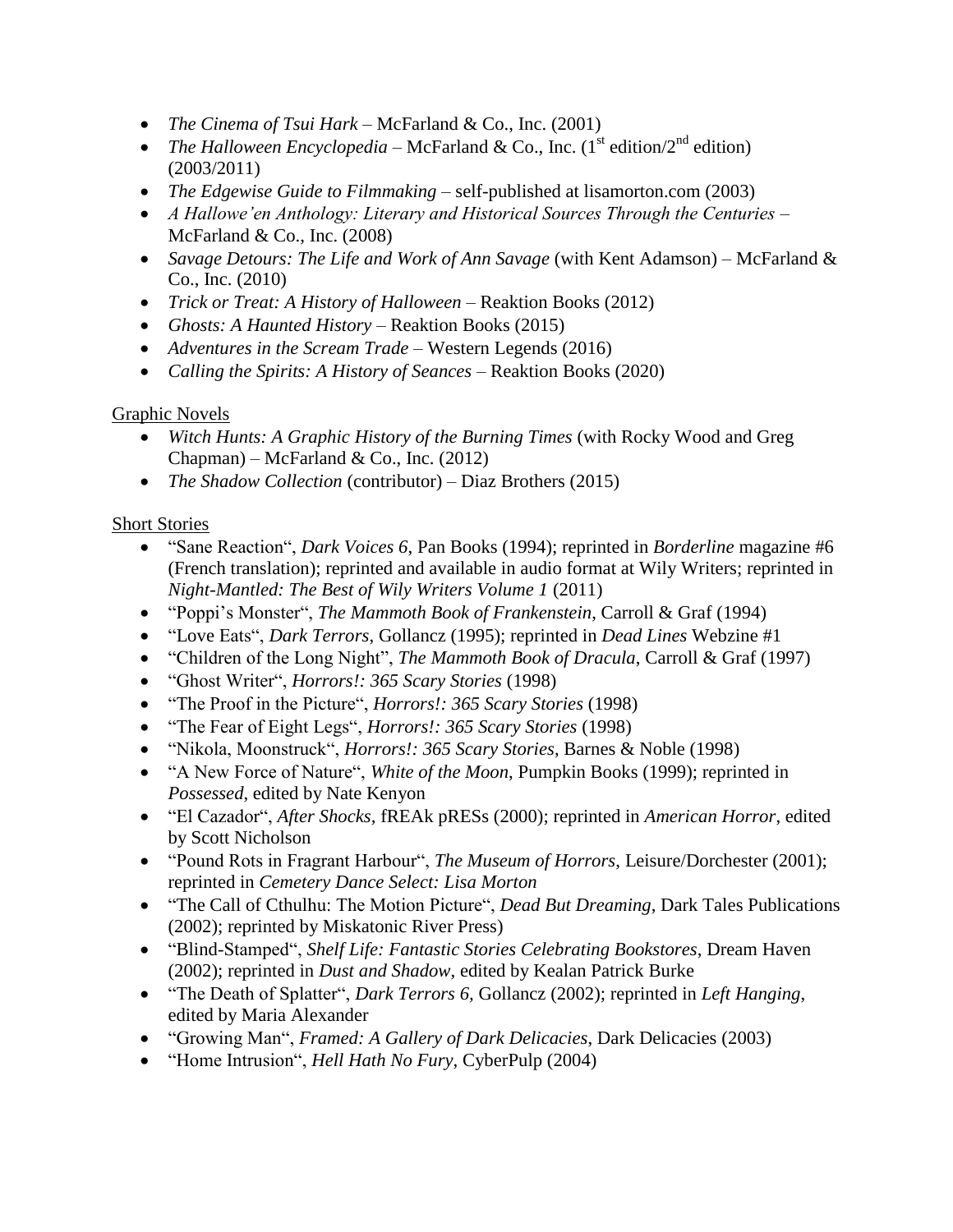- "Black Mill Cove", *Dark Delicacies: Original Tales of Terror and the Macabre*, Carroll and Graf (2005); reprinted in *The Predatory Kind*, edited by Joe McKinney and in *Cemetery Dance Select: Lisa Morton*
- "Sparks Fly Upward", *Mondo Zombie*, Cemetery Dance (2006); reprinted in *The Living Dead*, Night Shade (2008); and *Zombies*, Black Dog and Levinthal (2009)
- "Cold Duty", *Rolling Darkness Revue 2006*, Earthling Publications (2006)
- "The Maenads", *The Vault of Punk Horror*, Vault of Punk Horror (2007)
- "Forces of Evil, Starring Robert Fields" (with Richard Grove), *Midnight Premiere*, Cemetery Dance (2007)
- "The Last Resort", *Dark Passions: Hot Blood XIII*, Kensington (2007); reprinted in *Brimstone Dreams*, edited by Joseph Nassise
- "Golden Eyes", *Horror Library Volume 3*, Cutting Block Press (2008), reprinted in *Arkana* magazine #1 (Italian translation)
- "Double Walker", *Unspeakable Horror: From the Shadows of the Closet*, Dark Scribe Press (2008)
- "Diana and the Goong-si", *Midnight Walk*, Darkhouse Books (2009)
- "The End", *Cinema Spec: Tales of Hollywood and Fantasy*, Raven Electrick Ink (2009); reprinted in *Spec-Tacular: Fantasy Favorites from Raven Electrick Ink*
- "The Lucid Dreaming", self-published at Scribd.com (2009)
- "Joe and Abel in the Field of Rest", *The Dead That Walk*, Ulysses Press (2010), reprinted in *Cemetery Dance Select: Lisa Morton*
- "Silk City", *The Bleeding Edge*, Cycatrix Press (2009)
- "Journal of the Dreaming", available only in the lettered hardback edition of *The Lucid Dreaming*, Bad Moon Books (2009)
- "The Leap", *Legends of the Mountain State 4*, Woodland Press (2010)
- "They're Coming to Get You", *The Mammoth Book of Zombie Apocalypse!*, Running Press/Robinson (2010)
- "GirlWorld", *Zombiality*, Library of the Living Dead (2010)
- "Face Out", *Help! Wanted: Tales of On-the-Job Terror*, Evil Jester Press (2011)
- "New Monster", *The Mothman Files*, Woodland Press (2011)
- "The Possessed Child", self-published at Scribd.com (2011)
- "Chillers", *Rage Against the Night*, Brimstone Press (2011)
- "Blood for the American People", *Horror for Good*, Cutting Block Press (2012)
- "The Rush", *Slices of Flesh*, Dark Moon Books (2012)
- "When Harry Killed Sally", *Attic Toys*, Evil Jester Press (2012)
- "Old Macdonald had an Animal Farm", *Blood Lite 3*, Pocket Books (2012)
- "World Without End", *I Will Rise*, Delirium (2012)
- "The Secret Engravings", *Danse Macabre*, Edge Publishing (2012)
- "Day of the Dead", *Zombie Apocalypse!: Fightback*, Running Press/Robinson (2012)
- "The Legend of Halloween Jack", Cemetery Dance E-Book (
- "The True Worth of Orthography", *Blood Rites*, Blood Bound Books (2013)
- "Angel Killer", *Nightscapes: Volume I*, Nightscape Press (2013)
- "The Resurrection Policy", *After Death*, Dark Moon Books (2013)
- "Red Ink", *Shadow Masters*, Imajin Publishing (2013)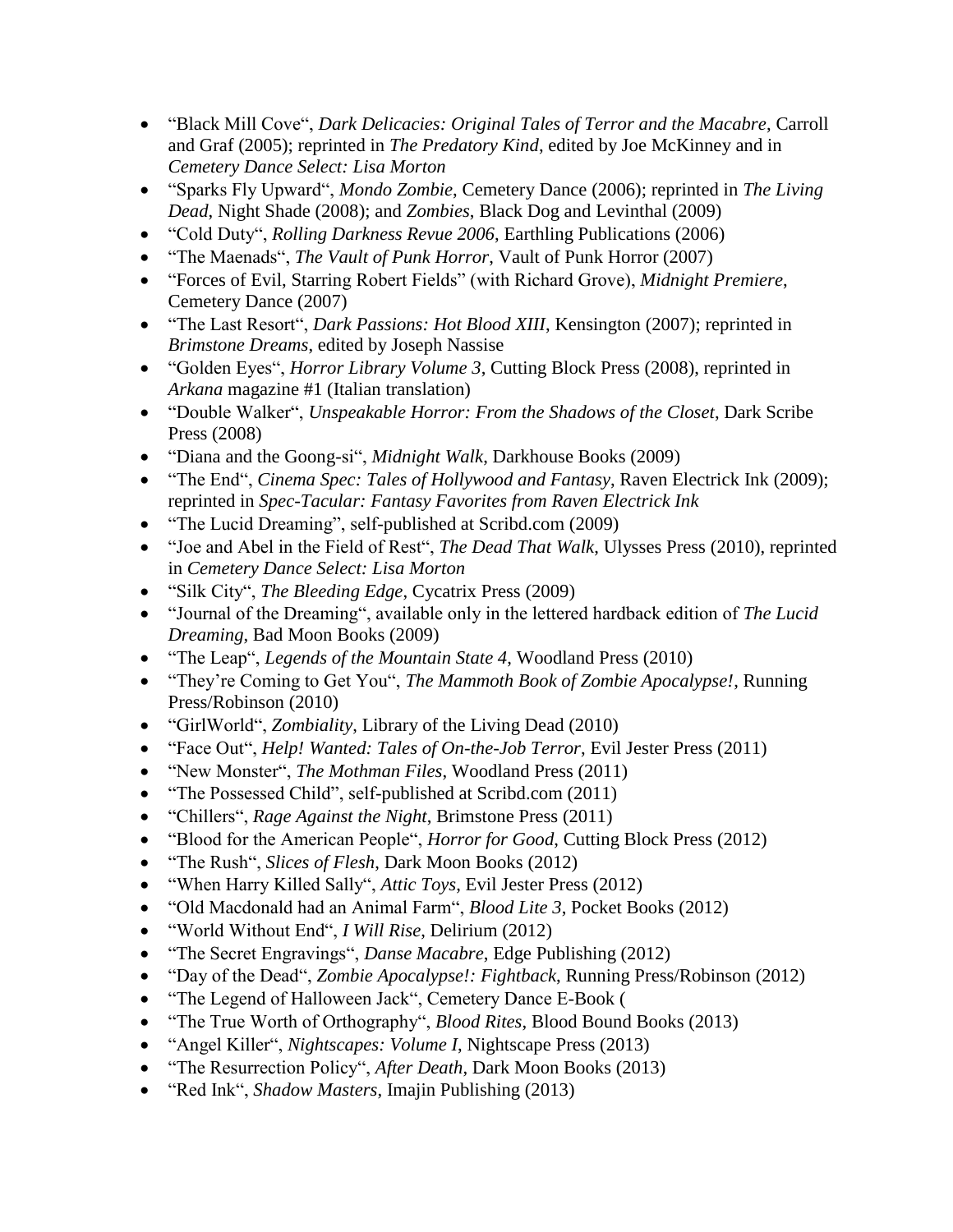- "The Willowstown Women's Cut and Dye Club", *Barbers & Beauties*, Hummingbird House Press (2013)
- "Coming to Day", *The Haunted Mansion Project #2*, Damnation Books (2013)
- "Golden State", *Dark Fusion: Where Monsters Lurk*, PS Publishing (2013)
- "Feel the Noise", *Shivers VII*, Cemetery Dance (2013)
- "Hollywood Hannah", *Psycho-Mania*, Constable and Robinson (2013)
- "Zolamin and the Mad God", *Deepest, Darkest Eden*, Miskatonic River Press (2013)
- "The Rivet Gang", *Rocketeer: Jet Powered Adventures*, IDW Publishing (201?), reprinted in serial form in *The Rocketeer at War* comic books (2015-2016)
- "She Devil-a-Go Go", *Hell Comes to Hollywood 2*, Big Time Books (2014)
- "Kevin Needs to Talk About Us", *Zombie Apocalypse!: Endgame*, Constable and Robinson (2014)
- "Tamlane", *Out of Tune*, JournalStone (2014)
- "The Christmas Spirit", *Haunted Holidays*, Gallowstree Press (2014); reprinted in *Winter Horror Days* (2015)
- "Bitter Shadows", *Madness on the Orient Express*, Chaosium (2014)
- "Sexy Pirate Girl", *October Dreams 2*, Cemetery Dance (2014)
- "Daddy's Girl", *Shrieks and Shivers from The Horror Zine*, Imajin Publishing (2015)
- "The Ogre", *Shadows Over Main Street*, Hazardous Press (2015)
- "A Girl's Life", *Innsmouth Nightmares*, PS Publishing (2015)
- "Union Day", *Occupied Earth*, Polis Books (2015)
- "The Maze", *Dark Hallow*, Scarlet Galleon Publications (2015)
- "Woolen Shirts and Gum Boots", *Blurring the Line*, Cohesion Press (2015)
- "The New War", *Dark Screams Volume 4*, Random House (2015)
- "Finding Ulalume", *nEvermore*, Edge Publishing (2015)
- "Father of Ab", *Curse of the Blue Nile*, Onyx Path (2015)
- "Down But Not Out at the End of the World", *Silent Screams*, Josh Strnad (2016)
- "Cognition", *Madhouse*, Dark Regions Press (2016)
- "Ant Farm", *Drive-In Creature Feature*, Evil Jester Press (2016)
- "In the Garden", *The Beauty of Death*, Independent Legions (2016)
- "Erasure", *Cemetery Riots*, Awol from Elysium Press (2016)
- "St. Thomas of El Paso," *Tales From the Lake Vol. 2*, Crystal Lake Publishing (2016)
- "One Night With the King of Lizards", *Scales and Tails*, Western Legends (2016)
- "Trigger Fate", *The Third Spectral Book of Horror*, Tickety Boo Press (2016)
- "The Fool on the Hill", *Dread State*, Thunderdome Press (2016)
- "Silver Nitrate Blues", *Ghosts for Christmas*, self-published (2016)
- "The Enchanted Forest", *Dark Hallows II*, Scarlet Galleon Publications (2016)
- "High Desert", *The Forsaken*, Cemetery Dance (2017)
- "The Rich are Different", *Dark Screams 6*, Random House/Hydra (2017)
- "LaRue's Dime Museum", *Behold!: Oddities, Curiosities, and Undefinable Wonders*, Crystal Lake Publishing (2017)
- "Ofrenda", *Unspeakable Horror 2: Abominations of Desire*, Evil Jester Press (2017)
- "Summer of Sharks", *Scream and Scream Again*, HarperCollins (2018)
- "Eyes of the Beholders", *Adam's Ladder*, Dark Regions Press (2017)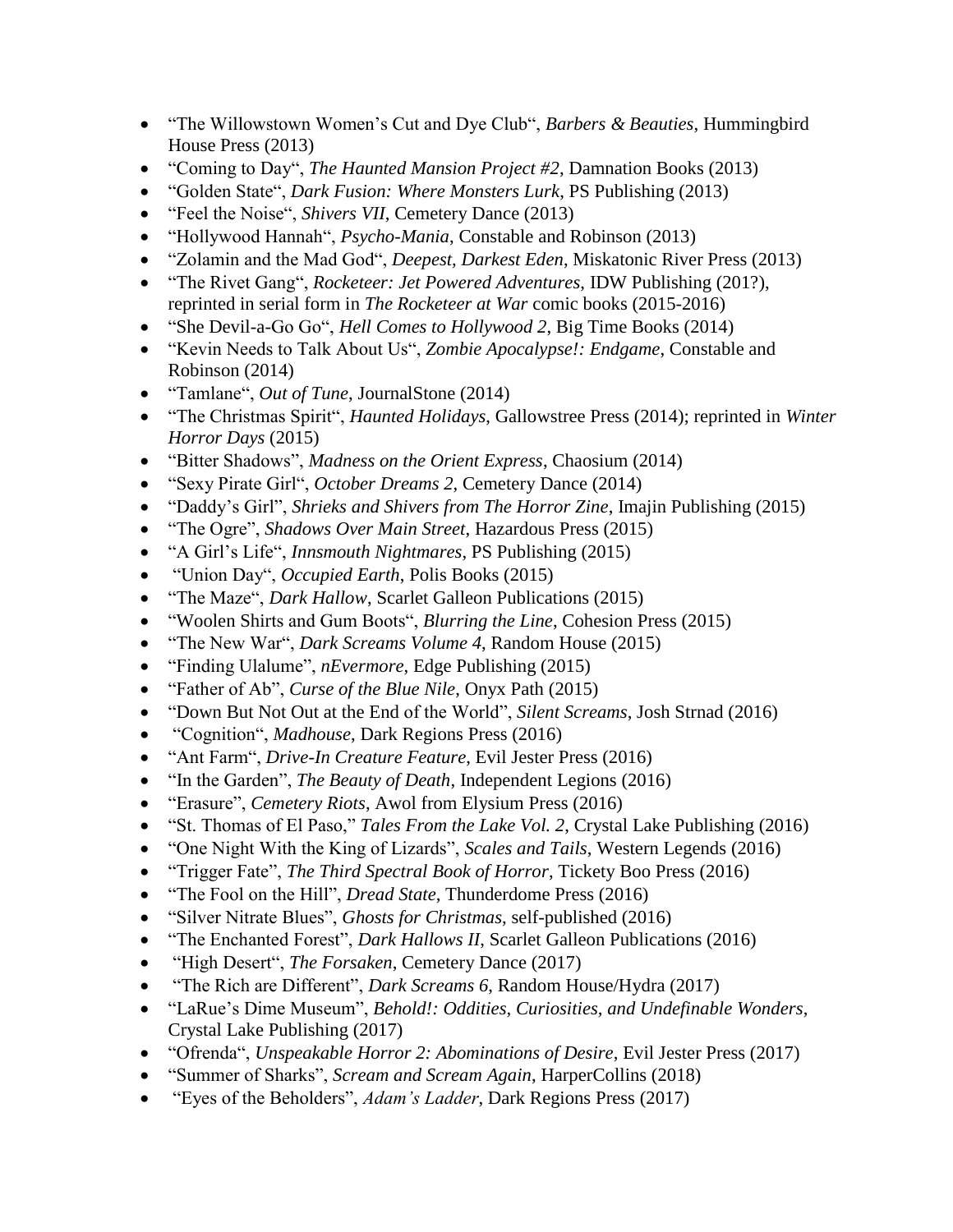- "La Hacienda de los Muertos", *Halloween Carnival Volume I*, Random House/Hydra (2017)
- "The Wash", *The Beauty of Death Volume 2: Death By Water,* Independent Legions Publishing (2017)
- "The Perfect House", *Dead Ends*, Two Tales Press (2017)
- "Black Jack Lonegan and the City of Dreams, *CEA Greatest Anthology Written,* Celenic Earth Publications (2017)
- "Dreams in the White House" and "Cool Air", *The Lovecraft Squad: Dreaming*, Pegasus Books (2018)
- "The Dead Thing", *100 Word Horrors*, Kevin Kennedy (2018)
- *"*The Joys of Christmas*", [Collected Christmas Horror Shorts 2](https://www.amazon.com/Collected-Christmas-Horror-Shorts/dp/1726663027/ref=sr_1_1?keywords=collected+christmas+horror+2&qid=1558739228&s=books&sr=1-1)*, Kevin Kennedy (2018)
- *"*Job No. 34264*"*, *[18 Wheels of Science Fiction](https://www.amazon.com/18-Wheels-Science-Fiction-Fantastic/dp/099068668X/ref=sr_1_1?keywords=18+wheels+of+science+fiction&qid=1558741156&s=books&sr=1-1)*, Big Time Books (2018)
- *"*The Ultimate Halloween Party App*", [The Mammoth Book of Halloween Stories](https://www.amazon.com/Mammoth-Book-Halloween-Stories-Terrifying/dp/1510736433/ref=sr_1_1?keywords=mammoth+book+of+halloween+stories&qid=1558741401&s=books&sr=1-1)*, Skyhorse Publishing (2018)
- "Holding Back", *[A Secret Guide to Fighting Elder Gods](https://www.amazon.com/Secret-Guide-Fighting-Elder-Gods/dp/195070100X/ref=sr_1_1?keywords=secret+guide+to+fighting+elder+gods&qid=1558738780&s=books&sr=1-1)*, Zeolite Publishing (2019)
- *"*Whatever Happened to Lorna Winters?*"*, *[Odd Partners](https://www.amazon.com/Odd-Partners-Mystery-Writers-America/dp/1524799351/ref=sr_1_1?keywords=odd+partners&qid=1558738814&s=books&sr=1-1)*, Ballantine Books (2019), reprinted in *[Best American Mystery Stories 2020](https://bookshop.org/books/the-best-american-mystery-stories-2020-9780358394846/9781328636102)*
- "Dr. Morbismo's InsaniTERRORium Horror Show", *[Pop the Clutch: Thrilling Tales of](https://www.amazon.com/Pop-Clutch-Thrilling-Rockabilly-Monsters/dp/1949491013/ref=sr_1_1?keywords=pop+the+clutch+thrilling+tales&qid=1558738849&s=books&sr=1-1)  [Rockabilly, Monsters, and Hot Rod Horror](https://www.amazon.com/Pop-Clutch-Thrilling-Rockabilly-Monsters/dp/1949491013/ref=sr_1_1?keywords=pop+the+clutch+thrilling+tales&qid=1558738849&s=books&sr=1-1)*, Dark Moon Books (2019)
- "Unity Endangered", *Tales of the Lost Vol. 1: We All Lose Something!* (2019)
- "The Tapestried Room" (with Sir Walter Scott), *[Strange Tales of the Macabre: Ghosts](https://www.amazon.com/dp/B07VXZXFBM/ref=sr_1_7?keywords=strange+tales+of+the+macabre&qid=1565397882&s=gateway&sr=8-7)*, 5×5 Publishing (2019)
- "The Chemistry of Ghosts", *[Terrifying Tales to Tell at Night](https://www.amazon.com/Terrifying-Tales-Tell-Night-Nightmares/dp/1510751246/ref=sr_1_1?keywords=terrifying+tales+to+tell+at+night&qid=1558738492&s=gateway&sr=8-1)*, Skyhorse Publishing (2019)
- "The Outsider and Others", *The Lovecraft Squad: Rising*, Pegasus Books (2020)
- "A Seance in Liverpool", *In League with Sherlock Holmes*, Pegasus Crime
- "The Deals We Make", *Tales of the Lost Vol. 2*
- "Pickled Punks and the Summer of Love", *Midnight Under the Big Top*, Cemetery Dance
- "Summer of the Horned Man", *Great British Horror Volume 5*, Black Shuck Books
- "Family", *Final Cuts*, Anchor Books/Blumhouse
- "Imperfect Clay", *Miscreations: Gods, Monstrosities, and Other Horrors*, Written Backwards (2020)
- "The Best Cookie Dough Ever", *Christmas Horror Vol. 3*, Dark Regions Press (2020)
- "Étaín and the Unholy Ghosts: Eire, 520 A.D.", *Sisterhood*, Chaosium (2021)
- "In the House of the Elemental", *Humans Are the Problem,* Weird Little Worlds (2021)
- "Hacking the Horseman's Code", *Classic Monsters Unleashed*, Crystal Lake Publishing (2021)
- "The Bromance of Evan and D", *What Remains*, Firbolg Publishing (2021)
- "Airborne", *In Darkness, Delight: Fear the Future*, Corpus Press (2021)
- "The Gulch", *Professor Charlatan Bardot's Travel Anthology to the Most (Fictional) Haunted Buildings in the Weird, Wild World*, Dark Moon Books (2021)
- "A Plague on the House", *December Tales*, Curious Blue Press (2021)
- "The Garden of Dr. Moreau", *Attack of the '80s*, Crystal Lake Publishing (2021)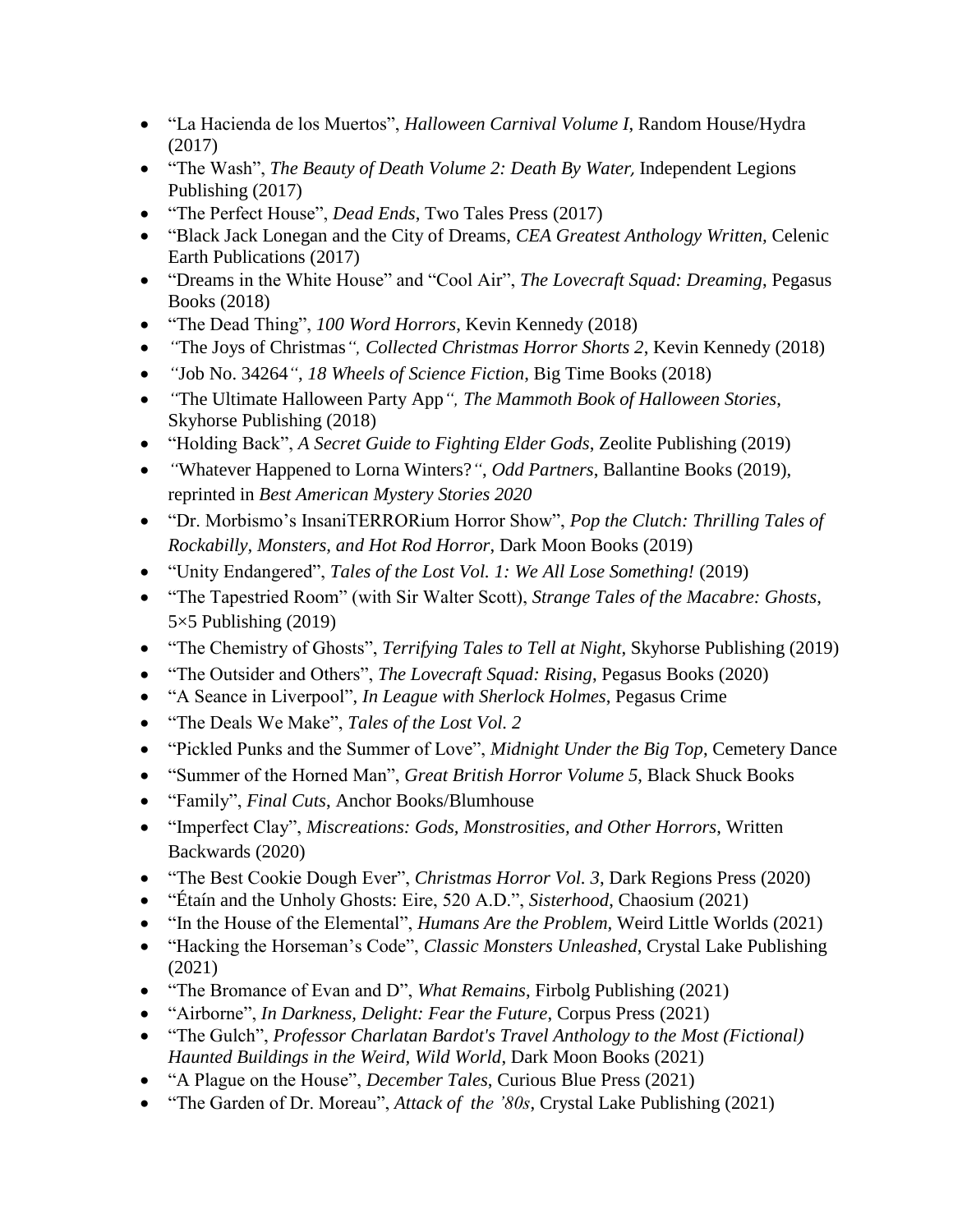- "Meeting Katie King", *There is No Death, There are No Dead*, Crystal Lake Publishing (2021)
- "Robert Chambers Reads *The King in Yellow"*, *Under Twin Suns: Alternate Histories of the Yellow Sign*, Hippocampus Press (2021)
- "Night Terrors", *Night Terrors and Other Stories*, Omnium Gatherum (2021)
- "The Case of the Hallowe'en Dumb Cakes", *Sherlock Holmes of Baking Street,* Margie Deck (2021)
- *"*Etain and the Unholy Ghosts*", Sisterhood*, Chaosium (2021)
- "Antonia and the Stranger Who Came to Rancho Los Feliz", *Speculative Los Angeles,*  Akashic Books (2021)
- "Touch Has a Memory", *[The Reinvented Heart,](https://www.amazon.com/s?k=9781647100421&ref=nb_sb_noss)* Arc Manor (2022)

# Short Stories in Magazines

- "Virus Verses", *Dreamforge* May 1995
- "Sensitive", *After Hours* Winter 1995
- "Horrors!", *L.A. Times* special Halloween supplement 1998
- "Tested", *Cemetery Dance* #55 (2006); reprinted in *Aberrations*, edited by Jeremy Shipp, and in *Cemetery Dance Select: Lisa Morton*
- "Unlucky", *Crimewave* #10 (2008)
- "Giallo", *Horror World* March 2009
- "The Devil Came to Mamie's on Hallowe'en", *Cemetery Dance* #60 (2009); reprinted in *Halloween Spirits* and *Halloween Tales*
- "Black Friday", *Horror Drive-In* August 2009
- "True Crime", *Dark Discoveries* Newsletter (2010)
- "San Diablo", *Inhuman* #5 (Fall 2011)
- "With a Whimper", *Fraternity of Flash* (2012)
- "Pumpkin Rex", *Literary Mayhem* (2012)
- "Pontianak", *Dark Discoveries* #21 (Fall 2012)
- "Alive-Oh", *The Horror Zine* (2013)
- "The Halloween Collector", *Halloween Forevermore* (2014)
- "The Rich are Different", *Cemetery Dance* #74/75 (2016)
- "The Gorgon", *Every Day is Halloween: Lisa Morton's Official Newsletter*, selfpublished (2017), reprinted in *Shivers VIII,* Cemetery Dance (2018)
- "The End of the Season*", Every Day is Halloween: Lisa Morton's Official Newsletter* #12 (2017)
- "Hallowe'en in Blue and Gray", *The Horror Zine* October 2017
- "A Housekeeper's Revenge", *Weird Tales* #363 (2019)

# Poetry in Anthologies

- "Meeting the Elemental", *HWA Poetry Showcase Volume 6* (2019)"Bodega Bay, 2004", *A Sea of Alone: Poems for Alfred Hitchcock (2011)*
- "The Straw Man", *HWA Poetry Showcase Vol. 3,* HWA (2016)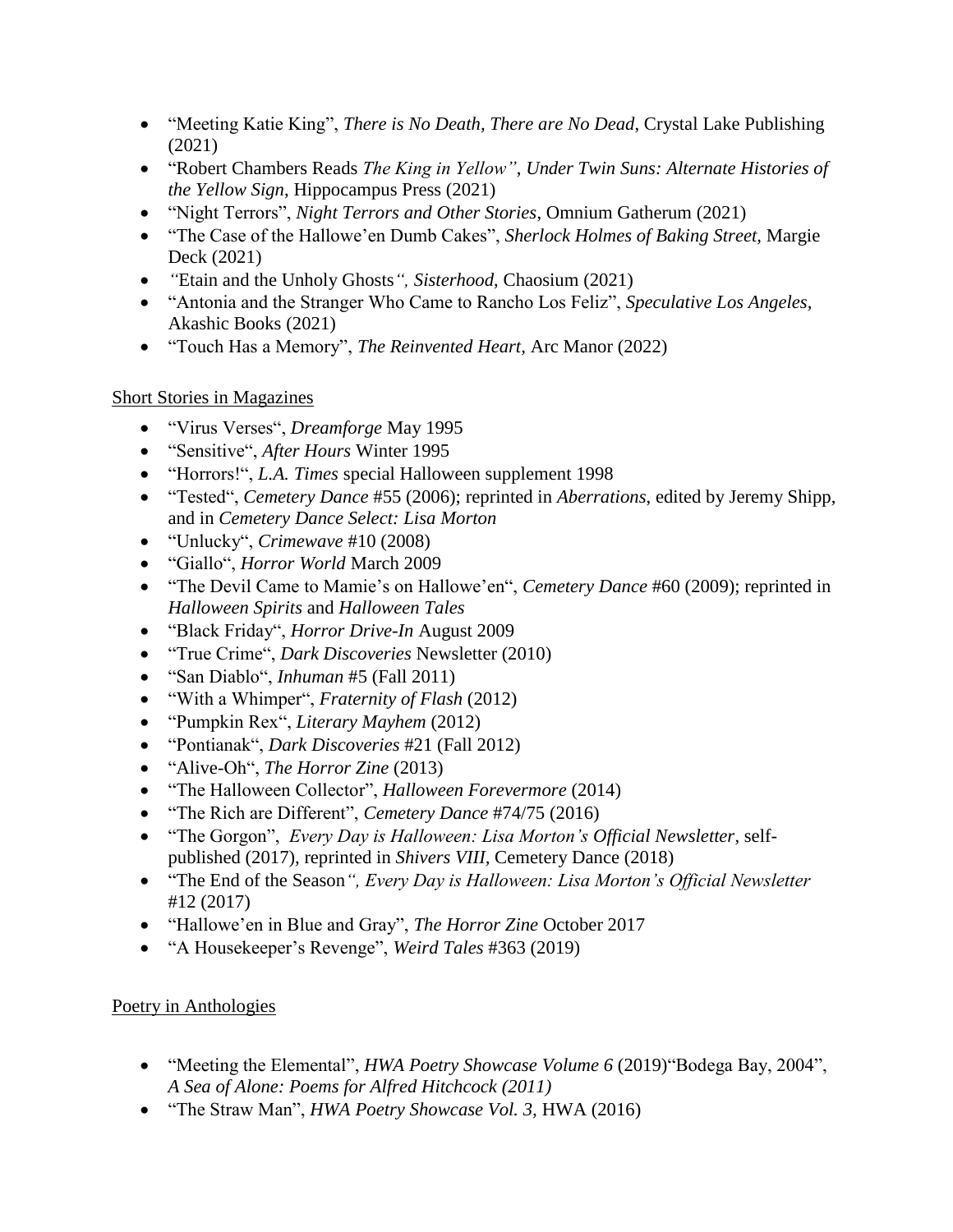- "Meeting the Elemental", *HWA Poetry Showcase Volume 6* (2019)
- "We Live Through This", *HWA Poetry Showcase Vol. 7,* HWA (2020)
- "The Serpents' Tale", *HWA Poetry Showcase Vol. 8*, HWA (2021)

#### Introductions/Afterwords

- Afterword for Michael Louis Calvillo's novel *As Fate Would Have It* (Bad Moon Books, 2009)
- Introduction for Patrick Freivald's novel *Twice Shy* (JournalStone, 2012)
- Introduction for the anthology *Deep Cuts*, edited by E. S. Magill, Angel Leigh McCoy, and Chris Marrs (Evil Jester Press, 2013)
- Introduction for Greg Chapman's novella *The Last Night of October* (Bad Moon Books, 2013)
- Introduction for the fiction collection *Little by Little*, by John R. Little (Bad Moon Books, 2013)
- Foreword for the anthology *The Best of Horror Library Volumes 1-5* (Cutting Block Books, 2015)
- Introduction for *StokerCon 2016 Souvenir Book* (HWA, 2016)
- Introduction for John Palisano's collection *All That Withers* (Cycatrix Press, 2016)
- Introduction for Gene O'Neill's *The Burden of Indigo* (Written Backwards, 2017)
- Introduction for *StokerCon 2017 Souvenir Book* (HWA, 2017)
- Foreword for *Horror Literature from Gothic to Post-Modern: Critical Essays* (McFarland & Co., Inc., 2020)
- Afterword for *Haunted Library of Horror Classics Volume 1: The Phantom of the Opera* (Poisoned Pen Press/Sourcebooks, 2020)
- Foreword for the anthology *The Horror Zine's Book of Ghost Stories* (2020)
- Foreword for *Unsafe Words: Stories by Loren Rhoads* (2020)

#### Selected Non-fiction Articles

- "Acts of Darkness: Writing Horror for the Small Stage", *On Writing Horror* Revised Edition, Horror Writers Association and Writers Digest (2007)
- "Lisa Morton's Top Ten Asian Horror Movies" and "Five Scary Traditional Halloween Stories", *The Book of Lists: Horror*, HarperCollins (2008)
- "Smart Broads and Tough Guys: The Strange World of Vintage Paperbacks", *Clarkesworld*, July 2008
- "Why Writing Horror Screenplays is REALLY Scary" *Writers Workshop of Horror* (2009)
- "Putting the Lie to the Inner Slasher", *Butcher Knives and Body Counts* (2011)
- "The Walking Dead and The Dance of Death", *The Triumph of The Walking Dead*, BenBella Books (2011)
- "Sisters are Killin' it for Themselves: Women in Horror", *Telling Tales of Terror*, Damnation Books (2012)
- "The Setting in Horror", *Now Write: Science Fiction, Fantasy, and Horror*, Penguin (2014)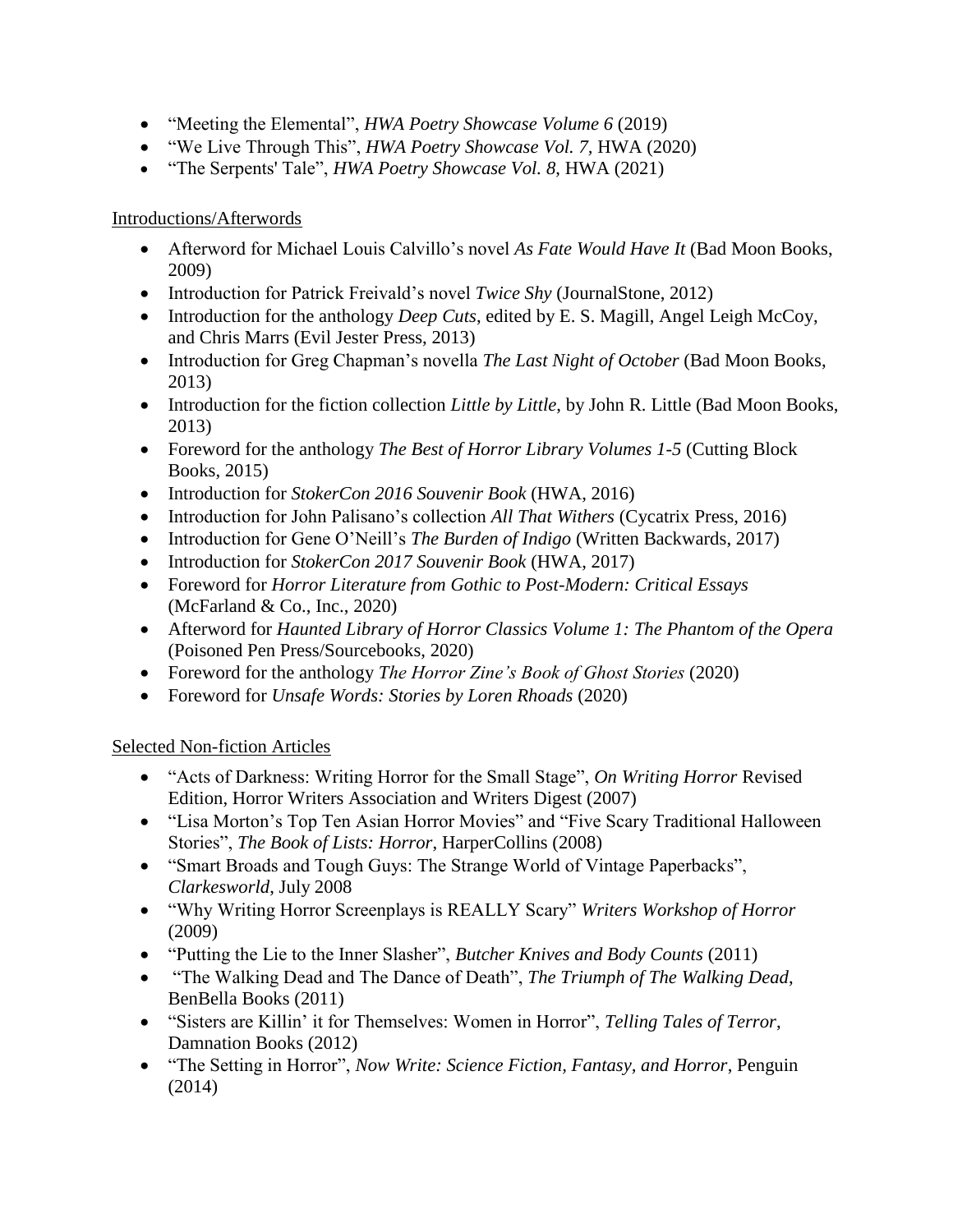- "Halloween on Television", *October Dreams 2*, Cemetery Dance (2014)
- "Halloween", *The Oxford Companion to Sugar and Sweets*, Oxford University Press (2015)
- "Halloween Horrors" (Chapter 7), *The Art of Horror,* Applause Books (2015)
- "Proton Packs and PKE Meters: How *Ghostbusters* Influenced Real Paranormal Investigations", the [Reaktion Books blog](http://www.reaktionbooks.co.uk/browse/article_detail/Proton_Packs_and_PKE_Meters) (2015)
- "The Skeptic's Guide to Ghost Hunting", *Gamut* Magazine #1 (2016)
- "The Evil '80s", *The Art of Horror Movies*, Applause Books (2017)
- "The H-Word: Dementia and the Horror Writer" for *Nightmare* [Magazine May 2018](https://www.nightmare-magazine.com/nonfiction/the-h-word-dementia-and-the-writer/)
- "All Hail the Pumpkin King" for my author newsletter  $\#20$  (August 2018)
- "Happy Birthday Clive Barker" for *The Bite* newsletter from Shudder TV (October 8, 2018)
- "*Fantamagoriana;* or, The Ghost Stories That Galvanized *Frankenstein*" for *Birthing Monsters: Frankenstein's Cabinet of Curiosities and Cruelties* (Firbolg Publishing, 2018)
- "When It's Their World: Writing for the Themed Anthology" for *It's Alive: Bringing Your Nightmares to Life* (Crystal Lake Publishing. 2018)
- "You Really Don't Want to Do This: Extreme Haunts and the Boundaries of Horror" for [Nightmare Magazine](http://www.nightmare-magazine.com/nonfiction/the-h-word-you-really-dont-want-to-do-this/) September 2019
- "Drive-in Delinquents" for *The Art of Pulp Horror* (Applause Books. 2020)
- "The H-Word: When the Final Girl Grows Up" for Nightmare Magazine October 2021
- "*Dream Home*", *Transgressive Horror,* 2021
- "The Best Books on Halloween" at [Shepherd.com](https://shepherd.com/best-books/halloween)

#### Awards/Nominations/*Year's Best* Appearances

Bram Stoker Award® for Superior Achievement in Short Fiction, Winner – "Tested" Bram Stoker Award® for Superior Achievement in Non-fiction, Winner – *A Hallowe'en Anthology*

Black Quill Award for Best Dark Genre Book of Non-fiction, Nominee – *A Hallowe'en Anthology*

Bram Stoker Award® for Superior Achievement in Long Fiction, Winner – *The Lucid Dreaming* Bram Stoker Award® for Superior Achievement in Anthology, Nominee – *Midnight Walk*

Black Quill Award for Best Dark Genre Anthology, Winner – *Midnight Walk*

Bram Stoker Award® for Superior Achievement in Long Fiction, Nominee – *The Samhanach* Black Quill Award for Best Small Press Chill, Nominee – *The Castle of Los Angeles*

Bram Stoker Award® for Superior Achievement in First Novel, Winner (tie) – *The Castle of Los Angeles*

Bram Stoker Award® for Superior Achievement in Fiction Collection, Nominee – *Monsters of L.A.*

Bram Stoker Award® for Superior Achievement in Graphic Novel, Winner (with Rocky Wood) – *Witch Hunts: A Graphic History of the Burning Times*

Bram Stoker Award® for Superior Achievement in Non-fiction, Winner – *Trick or Treat: A History of Halloween*

Halloween Book Festival Grand Prize – *Trick or Treat: A History of Halloween*